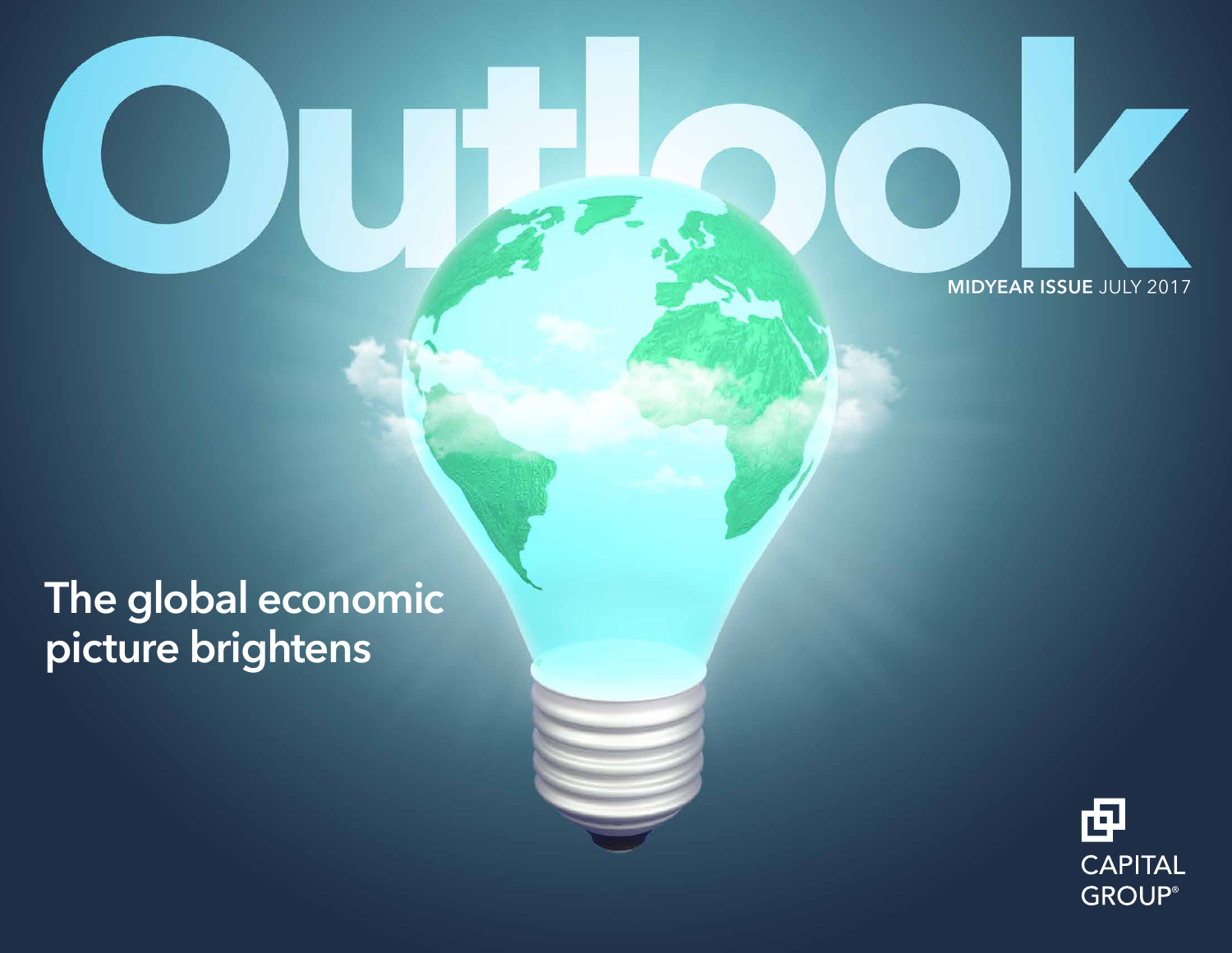### Across the globe, momentum builds

Most economies are growing, but market levels suggest it may be time to rebalance

"The world has shifted and today global growth is in ascendance. But with that comes higher valuations, especially in the United States. In my portfolios, I am finding it easier to identify attractively valued companies abroad."

**steve watson** portfolio manager The U.S. and emerging economies, with growth accelerating, are standouts in an improving landscape



sources: International Monetary Fund, World Economic Outlook Database, April 2017; MSCI; RIMES; Thomson Reuters. 2017 GDP figures are estimates. Market capitalization ranges represent each region's percentage of the total market capitalization for the MSCI All Country World Index for the 20 years ended 5/31/17.

For the first time in years, the world's major economies all appear to be on the road to recovery. Heading into the second half of the year, clarity is improving on many fronts. But questions remain: Can U.S. markets sustain their winning streak? Will Europe finally turn the corner? What will rising rates mean for investors? And will politics upend everything?

Nowhere is economic momentum more evident than in the U.S., where the economy is firing on more cylinders. Since the end of the Great Recession, the U.S. recovery was largely driven by a resilient consumer. But more recently, manufacturing has turned around. This should be supportive of equity markets barring any unexpected shocks or policy missteps.

That said, a look at the world's market capitalization levels shows the U.S., at 53%, nearing the top of its historical range while overseas markets are near lows. Europe appears to have turned a corner and is poised to play catch-up. With China stabilizing, emerging markets are roaring ahead and appear to have more room to run. Given the relatively wide chasm in valuation between U.S. and international stocks, it may be time to rebalance portfolios toward markets outside the U.S.

Investments are not FDIC-insured, nor are they deposits of or guaranteed by a bank or any other entity, so they may lose value. Past results are not predictive of results in future periods.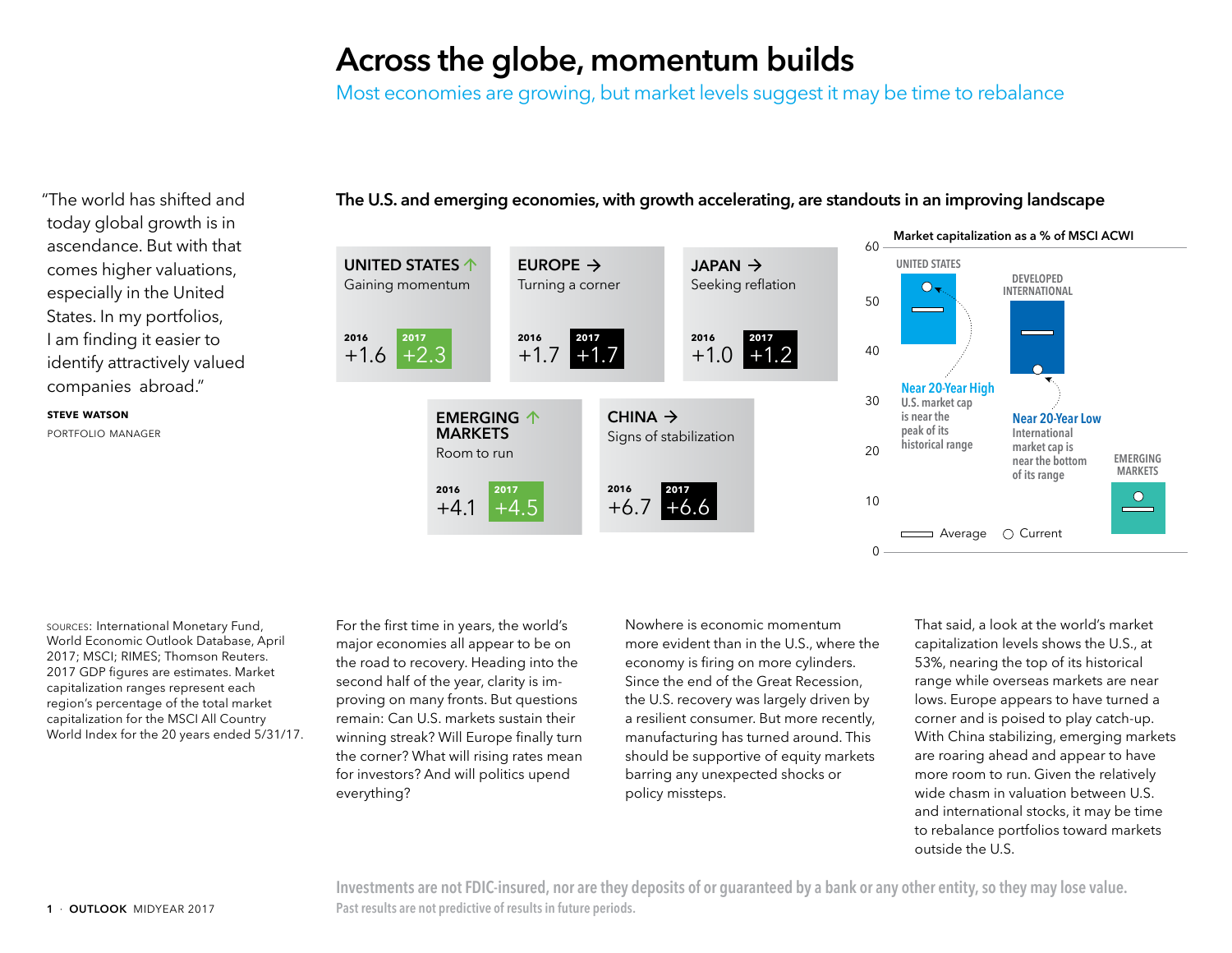## The U.S. is firing on more cylinders

Rebounding earnings and manufacturing activity point to higher octane expansion

"I start by looking for businesses with robust top-line growth. Today this includes companies focused on cloud computing and online retailing. Valuations for many of these companies have gotten stretched. But I can get comfortable investing in them if I have multiple years of visibility into the business model and can determine the robust growth is sustainable."

**alan wilson**

portfolio manager

sources: Bureau of Economic Analysis, Bureau of Labor Statistics, FactSet, International Monetary Fund, Thomson Reuters. GDP is the actual 2016 and estimated 2017 GDP growth, as reported by the IMF. Earnings growth is yearover-year S&P 500 earnings growth in 1Q16 and 1Q17, as reported by FactSet. Retail sales is year-over-year change on 4/30/16 and 4/30/17. Capital expenditure growth is the year-overyear growth of U.S. manufacturing nondefense shipments, excluding aircrafts, on 4/30/16 and 4/30/17. Manufacturing PMI is the manufacturing component of the 5/31/16 and 5/31/17 PMI reports.

Revved up: The American economy has found a new gear. For more than seven years the recovery proceeded at a lackluster pace, propped up mainly by a resilient consumer. More recently, business- and industrial-focused areas have provided positive momentum to the overall growth picture.

The Purchasing Managers' Index (PMI), a measure of manufacturing activity, recently rose to 52.7, indicating expansionary conditions. In addition, corporate profits, which came under pressure in

2015 and 2016, have rebounded, surging more than 13% in the first quarter. Taken in combination with strengthening wage growth and retail sales, these conditions point to accelerating growth in the second half.

On the policy front, easing regulations, combined with prospective tax reform, could provide a further boost to growth. That said, policy remains fluid and any missteps with regard to trade policy could have an adverse impact on the overall economy.

With valuations stretched in many areas, look for companies with a proven record of generating top-line growth, such as firms that support cloud computing. For example, Microsoft has achieved solid growth from its Azure cloud computing business and Amazon remains a leading provider of cloud services to businesses. Semiconductor-maker Intel is a leader in the design and development of equipment that runs data centers on which cloud computing relies.



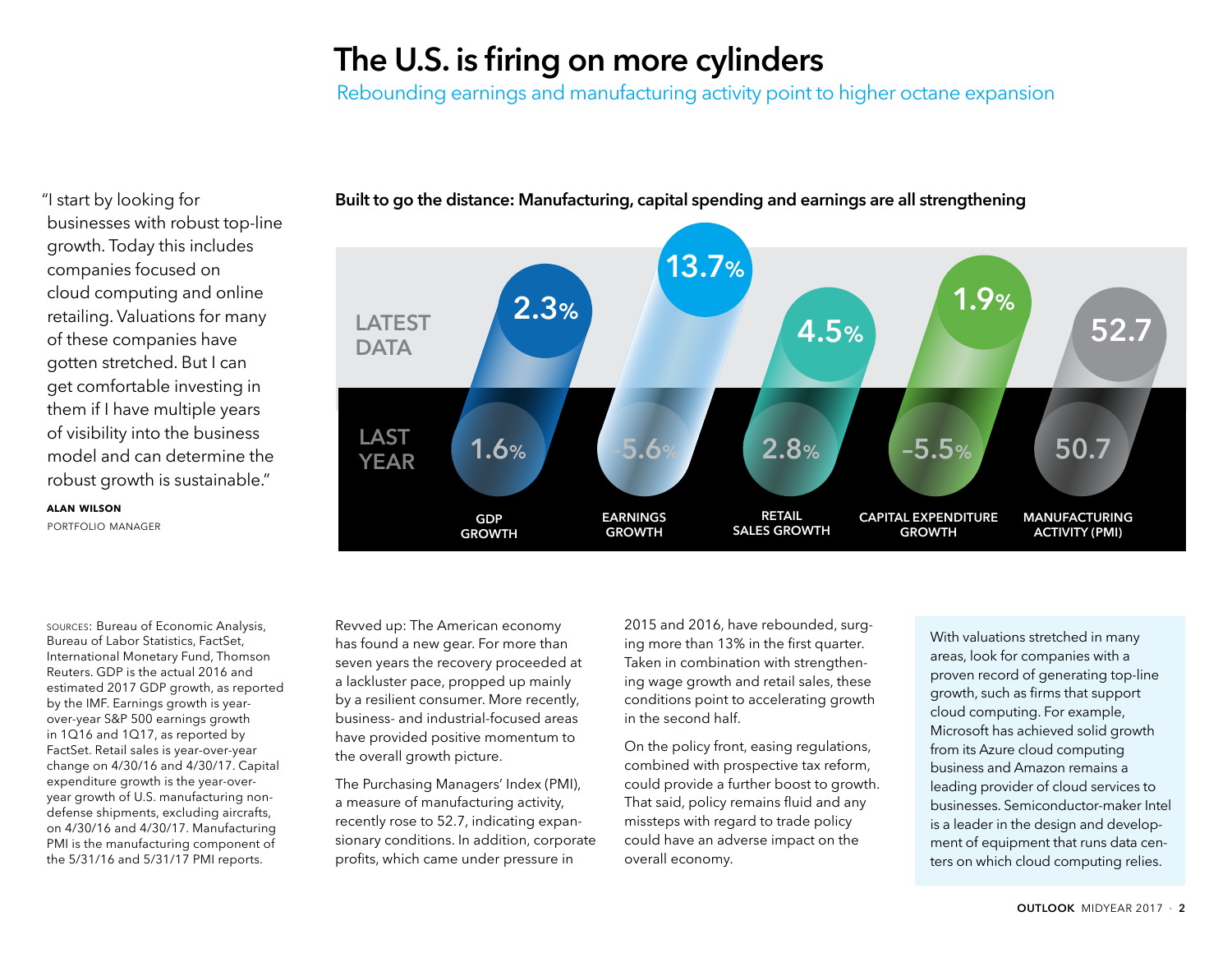### The U.S. expansion is old ... but age is just a number

A low growth rate and lack of clear imbalances indicate the recovery still has fuel in the tank

"Right now everything seems to be pointing up in the U.S. Some parts of the economy may feel late in the cycle, but many others — like housing and hourly wages — do not. We don't have the excesses you would normally see at the end of an economic cycle. That is why I think this will go on longer than a lot of people think."

#### **alan berro**

portfolio manager

The current growth cycle is longer than average, but the growth rate has been lower than average



sources: National Bureau of Economic Research, U.S. Bureau of Economic Analysis. Expansion duration uses monthly data through 5/31/17, as reported by NBER. Cumulative GDP Growth uses quarterly data through 3/31/17.

It's indisputable. The current growth cycle has been around for a long time, a fact that has raised questions about how much longer it can continue.

Since World War II, the average U.S. expansion has lasted 64 months, producing 24% cumulative GDP growth. At 95 months, the current expansion is longer than average. But its 17% cumulative GDP growth rate is lower than average. Three growth cycles have spanned at least 90 months and have been stronger.

But history has shown that expansions don't just die of old age. Recessions

generally are the result of a buildup of imbalances in the economy, such as high inflation, a buildup in inventory, or a stock or housing bubble.

There are no obvious imbalances in the economy today, and given the relatively modest pace of growth thus far in the cycle, it could take some time for any to build up.

To be sure, unexpected policy shifts, such as unfavorable trade negotiations, or external shocks could still trigger a recession.

With household balance sheets healthy and corporate interest expenses relatively low, conditions appear supportive of credit growth. Rising interest rates, along with the prospect of a less restrictive regulatory environment, could help boost profit margins for banks. Regional bank PNC Financial Services and conglomerates JPMorgan Chase and Wells Fargo are examples of companies that have strong credit card and commercial banking divisions.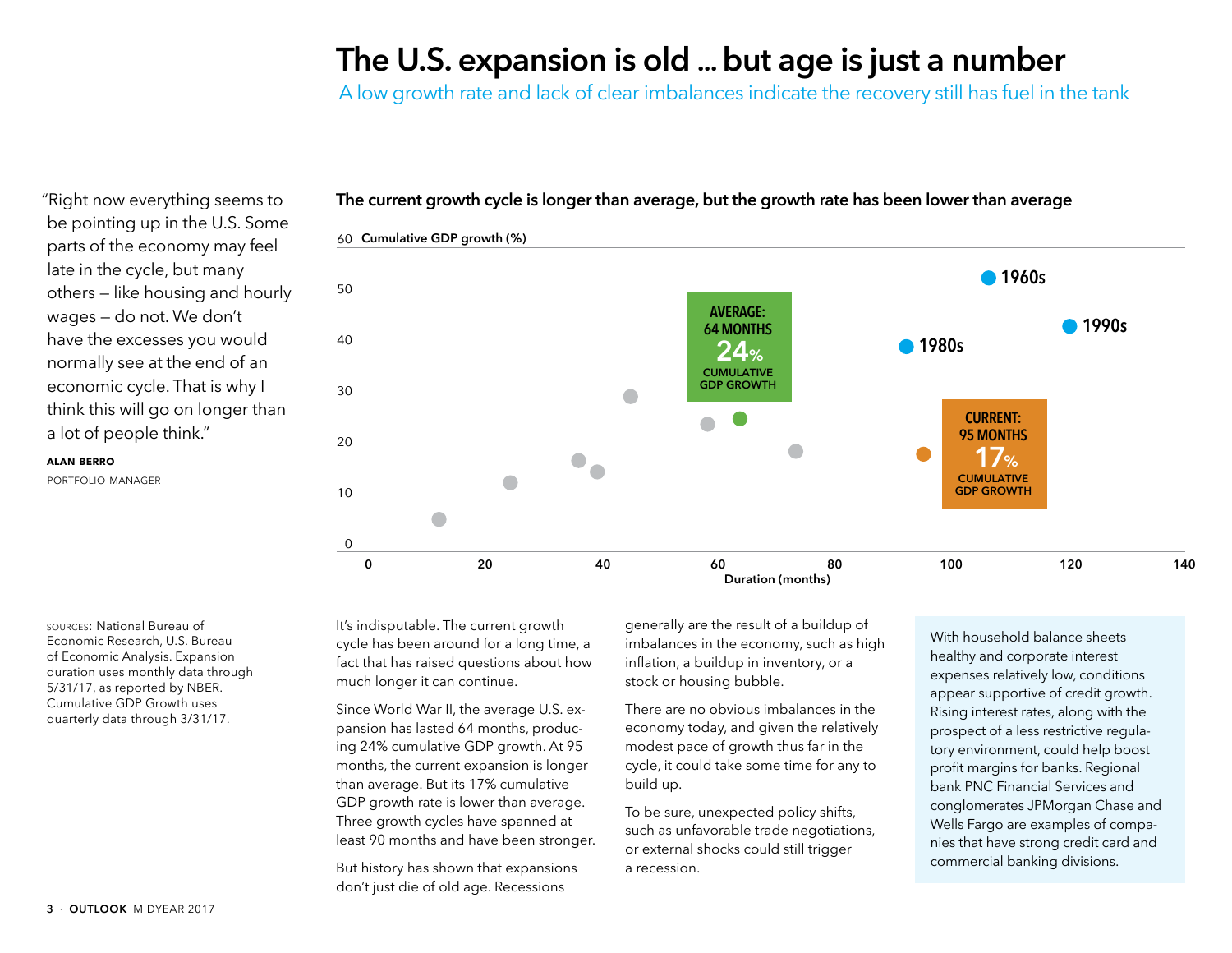### Manufacturing a synchronized global recovery

After a lengthy slump, factory output around the world is ramping up

"The global economy is doing well and investor sentiment is improving, which is quite a departure from last year when everyone was worried about China, Brexit and negative interest rates. It's not just the U.S. anymore, it's Japan, Europe and a number of emerging markets where we are seeing better economic growth, rising consumer spending and signs of higher inflation."

**lisa thompson**

portfolio manager

Industrial strength recovery: Survey points to expanding manufacturing activity all over the world



Manufacturing Purchasing Managers' Index 60

source: FactSet as of 5/31/17. The Purchasing Managers' Index is an indication of whether business conditions for a number of variables in the manufacturing sector have improved, deteriorated or stayed the same compared to the previous month. An index reading above 50 indicates an expansion in manufacturing, whereas a reading below 50 indicates a contraction.

Once the missing link in the global recovery story, the industrial sector has bounced back this year, powered by improvements in the U.S., Germany, France, the U.K. and China. Increasing demand and a gradually weakening dollar have acted as tailwinds for global manufacturing activity, while consumer spending has remained strong in many regions.

Threats to world trade and geopolitical stability are showing signs of diminishing. That trend was exemplified by France's presidential election, which could prove to be a turning point in the European recovery story. French voters' overwhelming rejection of populist, anti-EU candidates bodes well for European unity and could mark a key moment in time in Europe's ongoing recovery.

The improving macroeconomic environment should support growth for manufacturing companies across a range of industries. For example, Murata Manufacturing, a Japanese maker of electronic components, stands to benefit from rising demand for smartphones with faster data speeds. And European commercial aircraftmaker Airbus will likely see greater demand for its planes as airtravel volumes improve.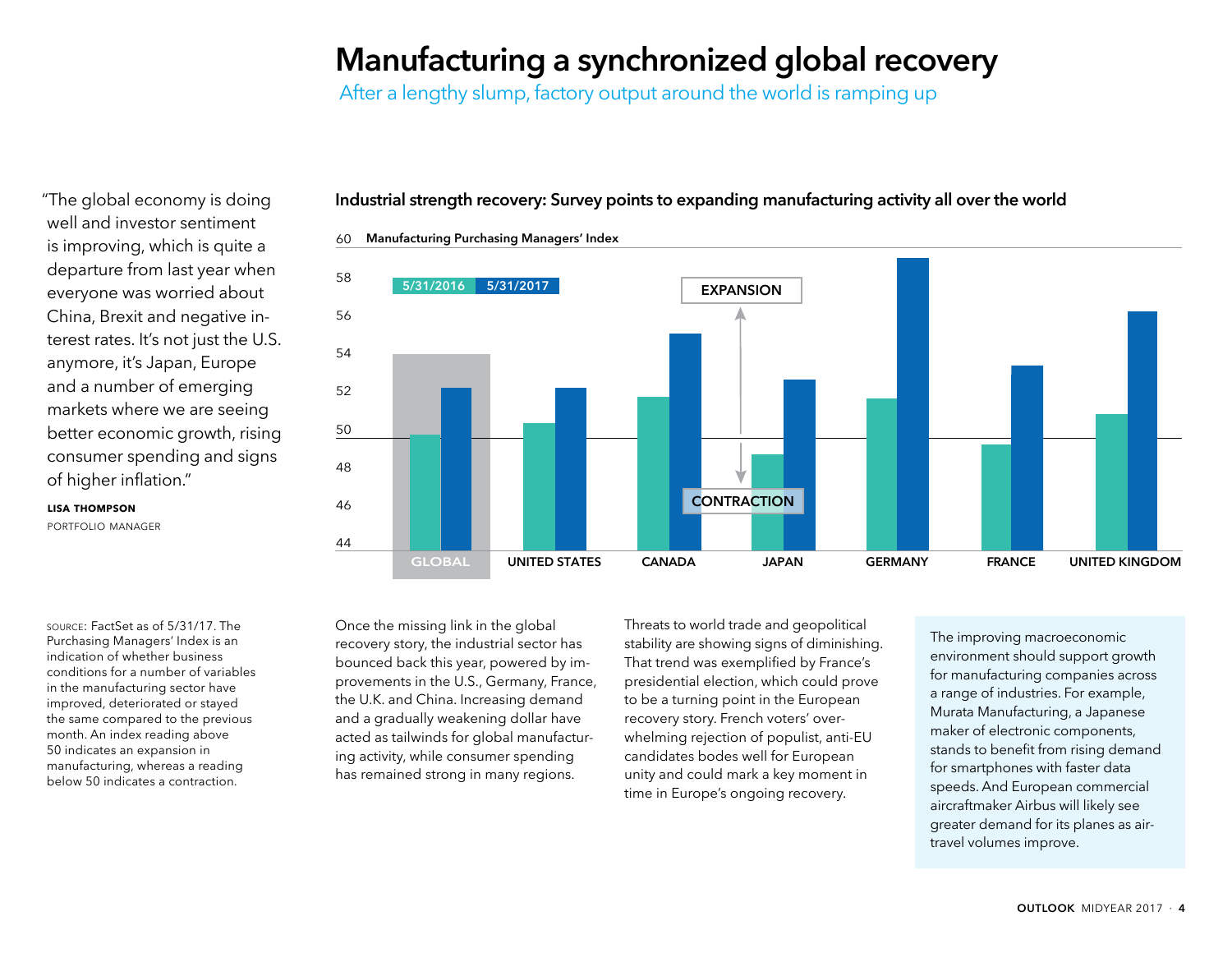### International investing with an American accent

Exposure to the U.S. economy has boosted returns for many non-U.S. companies

"Fading political uncertainty in continental Europe has enabled investors to concentrate on what's important: the underlying fundamentals. Companies in the euro zone are seeing a significant improvement in earnings growth, which reflects a stronger macroeconomic environment. After a protracted period of underperformance, there is scope for further relative gains in euro-zone stocks."

**robert lind**

economist

sources: Capital Group, FactSet, MSCI. Data represents cumulative relative returns of each category of non-U.S. companies to the MSCI ACWI since 12/31/07. "U.S.-oriented" includes all companies that generate over 40% of their revenues in the U.S. "Non-U.S.-oriented" includes all companies that generate less than 40% of their revenues in the U.S. Non-U.S. companies also exclude Canada. Returns are in USD as of 5/31/17.

Smart companies go where the growth is. Nowhere is this more evident than in Europe, where a number of agile global businesses have shifted their focus to the American consumer. Since 2008, shares of non-U.S. companies with significant exposure to the U.S. economy have done notably well. Challenges remain in Europe and Japan, but select companies may get a further lift as growth forecasts in both regions improve and consumer spending and manufacturing activity picks up.

Amid these signs of better economic growth and diminished political instability, there are a number of other reasons why international equities look more attractive. A gradually weakening U.S. dollar is helping to boost international investment returns for dollar-based investors. In addition, European equity valuations are appealing, particularly in relation to U.S. stocks, which have outpaced their European counterparts for more than eight years.

A number of leading companies abroad have managed to succeed on a global basis, despite difficulties in their home market. Examples of large international companies that have outpaced the global equity market since 2008 include Swiss foodmaker Nestlé, pharmaceutical companies Novartis and Roche, Japanese automaker Toyota, British American Tobacco and Anheuser-Busch InBev.

The divergence in returns shows that investing in companies is not the same as investing in economies



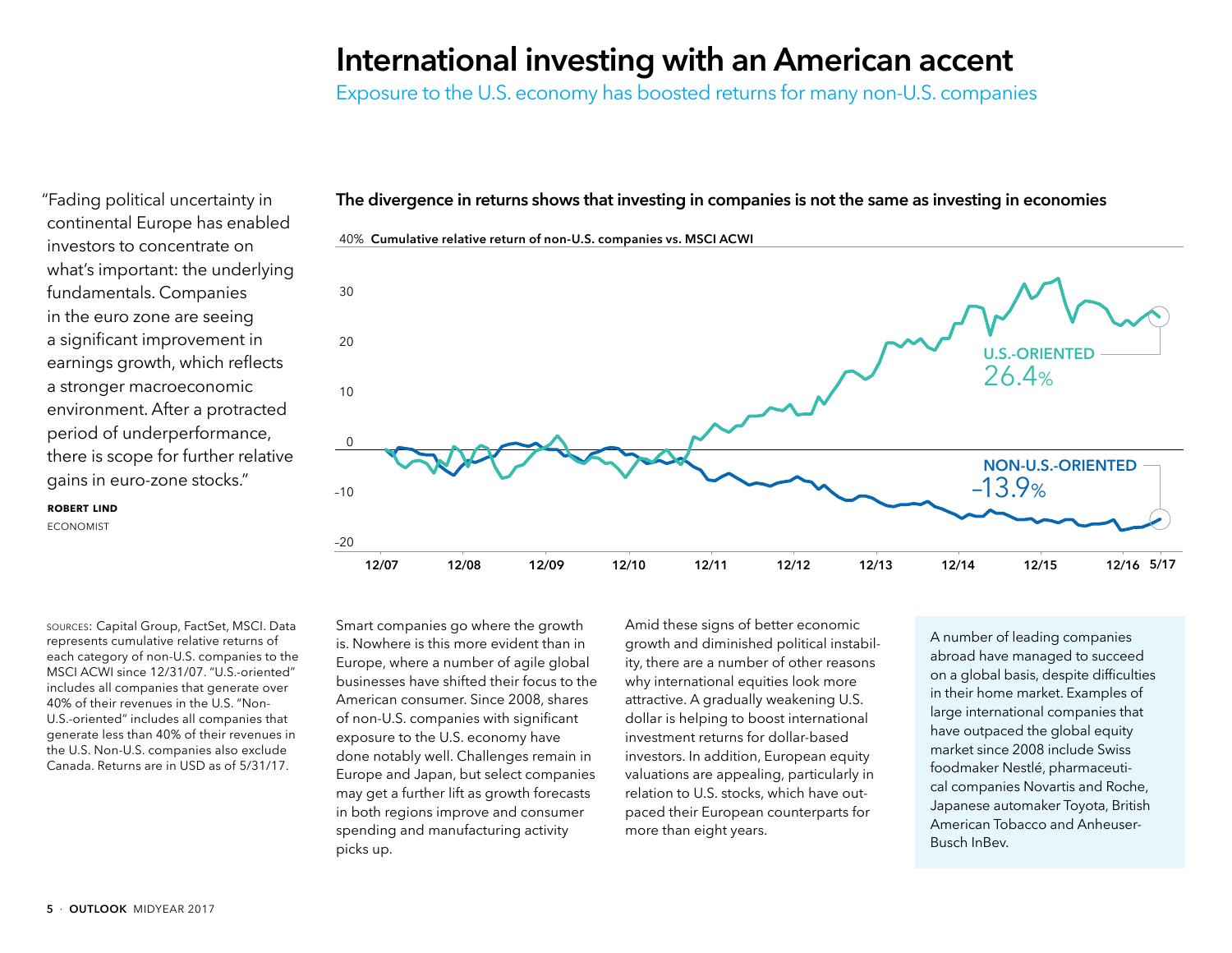### After solid rebound, there may be room to run in EM

Valuations appear relatively attractive amid earnings turnaround and reform drive

"The country I am most excited about is India, where Prime Minister Narendra Modi is driving through numerous reforms, supporting technological innovations, tackling black money and introducing deep anticorruption efforts. Recent success for his party in India's state elections demonstrates broad support for reform and that is encouraging."

#### **chris thomsen**

portfolio manager

Emerging markets have soared since January 2016, but valuations remain relatively attractive



sources: FactSet; International Monetary Fund, World Economic Outlook Database, April 2017; MSCI; RIMES. Relative Valuation compares the forward 12-month price-earnings ratio of the MSCI World and MSCI Emerging Markets indexes as of 5/31/17. Estimated EPS Growth is as of 5/14/17. Total Return is from 1/21/16–5/31/17. GDP Growth is the estimated 2017 GDP Growth, as reported by the IMF.

Emerging market equities have surged 50% since a trough in early 2016, supported by a sustained stimulus program in China, demand for a range of commodities and a more stable U.S. dollar. But after such a strong run, has EM reached a peak?

Don't count on it. Even after the recent rally, EM has only averaged a 4.5% return over the last five years, compared to 15.4% in the U.S. Overall valuations also remain attractive compared to developed markets. For instance, Brazil and

China look like relative bargains, trading for less than 13 times projected earnings over the next year.

Corporate profits are picking up too, and historically that's been good for share prices. In aggregate, earnings for companies in emerging markets are estimated to increase 21% in 2017 — the best growth since 2010 if achieved. Strong earnings are expected from the technology sector, while companies domiciled in India, China and Brazil are projected to see stable growth through 2018 following several uneven years.

What companies could thrive in this environment? Some examples include Tencent and Alibaba, innovative Chinese internet service providers benefiting from rapid growth in mobile commerce; Samsung, Taiwan Semiconductor and Hon Hai Precision, Asian electronics-component manufacturers boosted by increased content in mobile devices; and privately run Indian banks HDFC and Kotak Mahindra, which may be aided by the country's pace of growth.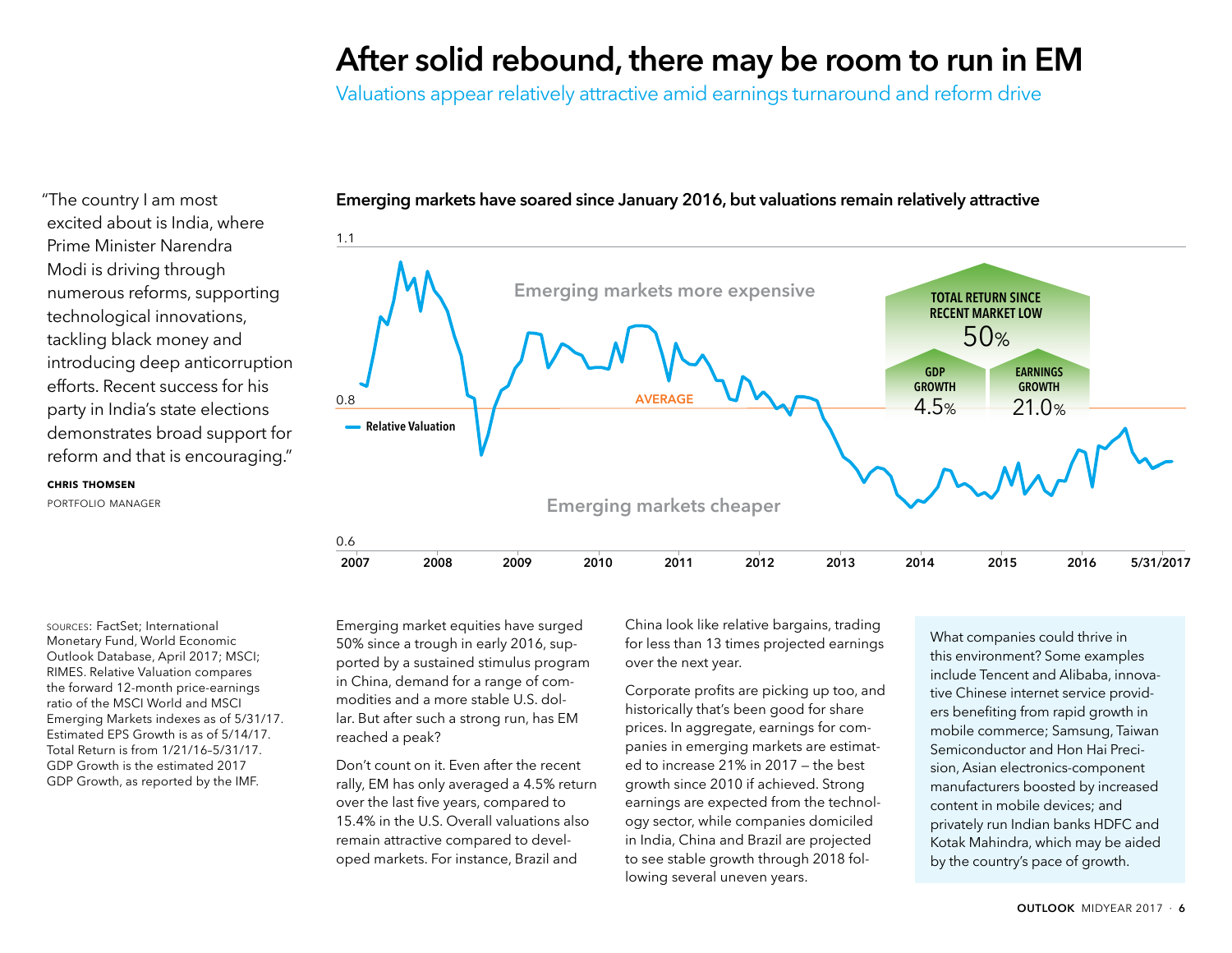### In emerging markets, dividends are growing in importance

Relatively low payout ratios leave room for further potential dividend growth



Dividends are becoming an increasingly additive component of total return for emerging markets stocks

returns in emerging markets as it is in developed countries. Over the years, we have found that emerging market companies that pay dividends quite often turn out to be superior investments. As these companies mature, we expect dividends to play a more prominent role in total returns."

"Dividend income is every bit as important to long-term

**shaw wagener**

portfolio manager

sources: MSCI, RIMES as of 5/31/17. Annualized dividend growth is from 12/31/03 to 5/31/17.

When considering reasons to invest in emerging markets, dividends may not be near the top of the list — but perhaps they should be. Since 2003, emerging markets have grown dividends by an average of 7.6% per year, faster than in developed non-U.S. markets and comparable to the U.S. But unlike the U.S. and other developed markets, emerging markets payout ratios are relatively low, so there may be more room for growth as earnings rise and cash flows improve.

The reasons for investing in dividendpaying companies in emerging markets mirror those for developed markets: Dividends can be an indicator of effective corporate governance and point to the presence of a successful management team focused on the best interests of shareholders. They also imply that a company is confident in its balance sheet as well as in its expectation to grow earnings and cash flows to support future payments.

Got dividends? When seeking income potential, long-term investors should cast a wider net outside of the U.S. and focus on companies with reputations as dividend payers. The range of dividend payers in developing markets is broad. For example, Taiwan Semiconductor and African grocer Shoprite Holdings both have consistently increased their dividend payouts over the years.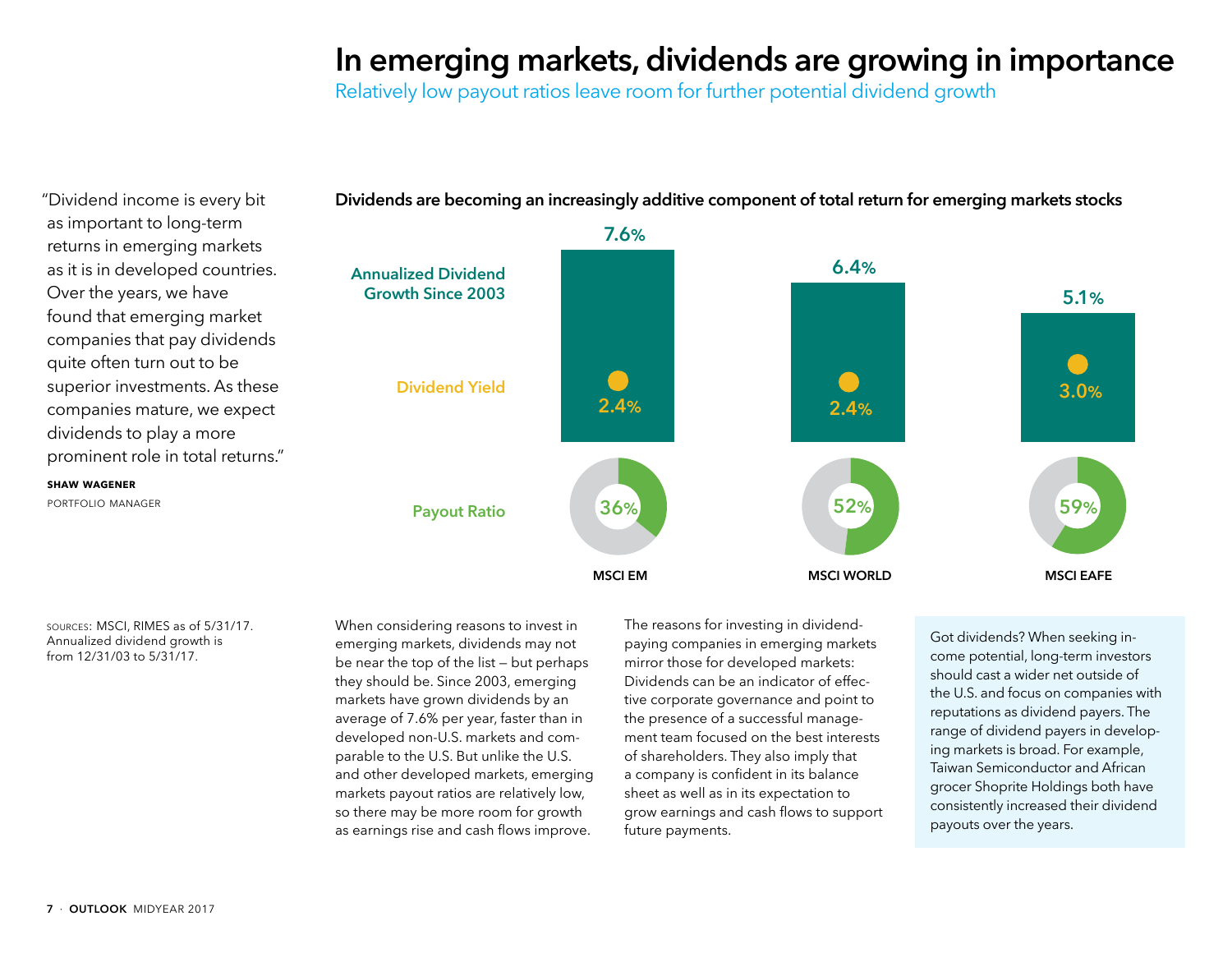### Don't bail on bonds in a rising rate environment

Yes, U.S. rates have risen, but they should remain relatively low

External factors point to gradually rising rates in the U.S. ...

"Three-year Treasury yields have doubled over the past year, and the 10-year yield is up half a percentage point since the election. These rising rates reflect improving economic expectations. While policy changes may justify some optimism, growth should remain fairly slow. This view, coupled with relatively less attractive yields in other developed markets, should keep any increase in U.S. yields somewhat in check."

#### **david hoag**

portfolio manager

source: Thomson Reuters. As of 5/31/17. Table calculations assume 5-year duration bonds, which would incur 5% capital losses for every 1% that rates rise.



#### ... So, what do you stand to lose when rates rise?

#### IMPACT OF RISING YIELDS

Consider a 1% increase in yields over two years.

|                           | Capital<br>Loss | Yield | <b>Total</b><br>Return |
|---------------------------|-----------------|-------|------------------------|
| Year 1                    | $-2.50%$        | 2.50% | $0.00\%$               |
| Year <sub>2</sub>         | $-2.50$         | 3.00  | 0.50                   |
| <b>After two</b><br>vears |                 | 3.50  | 0.50                   |

The Federal Reserve finally appears to be following through with its effort to move short-term rates higher. Policy expectations coming out of U.S. election results paired with improving economies overseas have helped brighten growth expectations, which have also helped to push yields higher.

Despite this backdrop, rates face an uphill battle. Policy changes may turn out more modest than the market's best-case scenario and take longer to materialize. The Fed also remains very cautious in its

tightening, as a sharp global shock could knock it off of its planned path. Add in continued robust demand from global and domestic investors for bonds, and yields may remain in a relatively low range.

However, even if rates do rise more than these factors suggest, as long as they rise gradually bond funds could absorb associated price declines. And an offset from higher yields can help to prevent losses in fixed income.

From a global standpoint, U.S. bond yields look very attractive. Although the negative rates experiment may be over, yields in other developed countries remain much lower than what can be found in the U.S. market.

Bond math shows that as rates rise gradually, additional interest income could more than cover associated price declines to keep total return positive.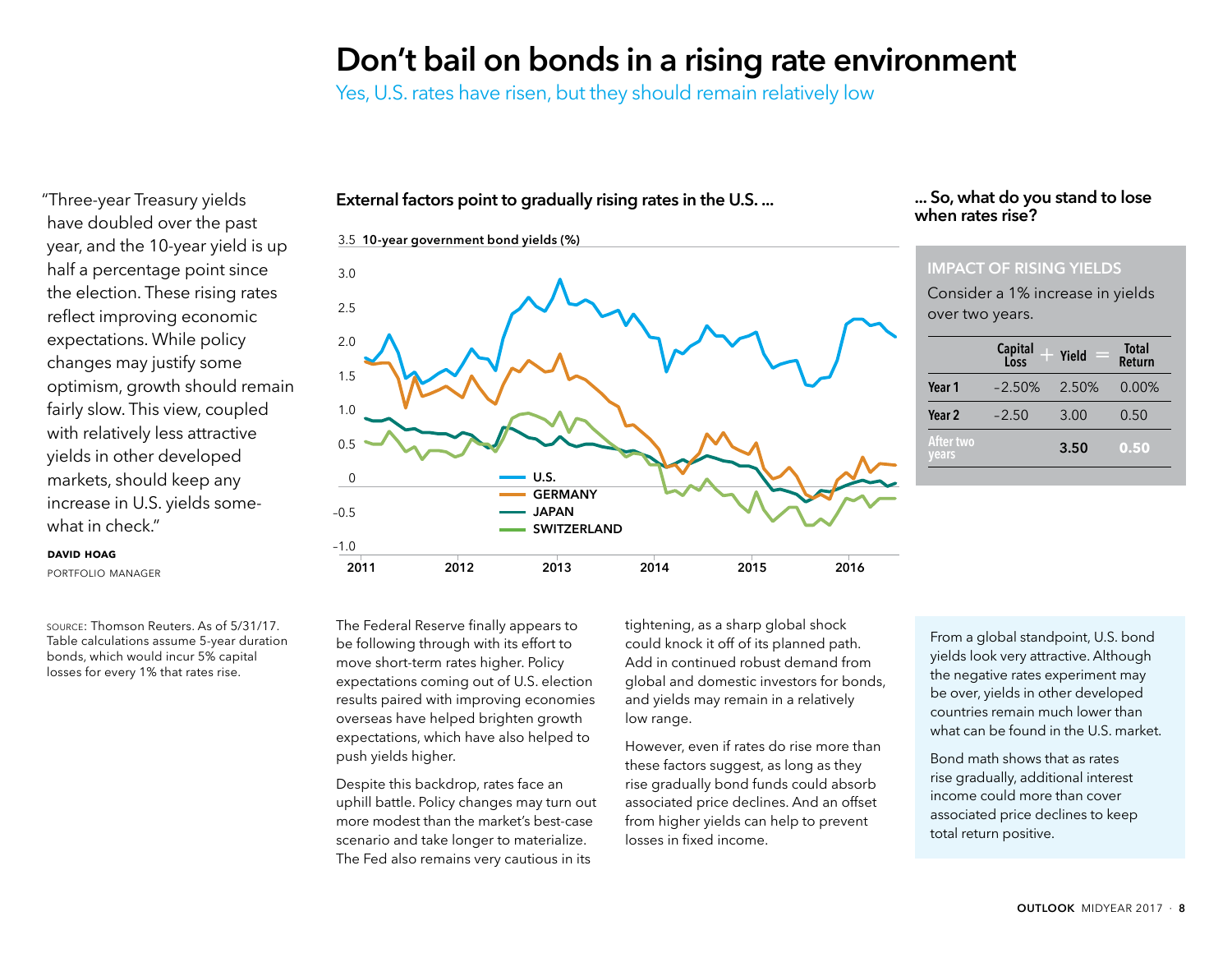## Munis: Healthy prognosis for hospital bonds and beyond

Look through near-term uncertainty to find compelling income potential

"Research allows us to be selective. Fiscal distress can create good opportunities to invest in projects and nonprofit organizations without taking governmental repayment risk. In states and municipalities, as well as territories like Puerto Rico, we have often found relative value by investing around specific trouble spots."

#### **karl zeile**

portfolio manager

Not-for-profit hospitals offer relative value opportunities amid a wave of consolidation

Taxable-Equivalent Yields (for the 12 months ended 5/31/17) HOSPITAL BONDS MUNICIPAL BOND MARKET EX-HOSPITALS



#### source: Bloomberg Index Services Ltd. Taxableequivalent yields are as of 5/31/16 and 5/31/17.

Income from municipal bonds may be subject to state or local income taxes and/or the federal alternative minimum tax. Certain other income, as well as capital gain distributions, may be taxable. Methodology for calculation of taxable-equivalent yield: Based on 2016 federal tax rates. For the year 2016, there will be an Unearned Income Medicare Contribution Tax of 3.8% that applies to net investment income for taxpayers whose modified adjusted gross income exceeds \$200,000 (for single filers) and \$250,000 (for married filing jointly). Thus taxpayers in the highest tax bracket will face a combined 43.4% marginal tax rate on their investment income. The federal rates do not include an adjustment for the loss of personal exemptions and the phase-out of itemized deductions that are applicable to certain taxable income levels. Index proxies for muni market is Bloomberg Barclays Municipal Bond Index. The indexes are unmanaged and, therefore, have no expenses. Investors cannot invest directly in indexes.

Puerto Rico. Higher interest rates. Health care and tax reform proposals. These are a few of the reasons behind some commentators' predictions of muni market mayhem in 2017. So far, so wrong. Broad returns have been solid and, for the most part, the market has digested these developments with barely a hiccup. That said, municipal bond yields do remain above average 2016 levels and relative value has emerged in various revenue bond sectors.

Revenue bonds — such as those linked to hospitals, schools or toll roads account for more than two-thirds of the investable universe. For this type of muni bond, the credit fundamentals of the corporate or nongovernmental issuer are what really matters. Furthermore, volatility centered on specific issuers such as Puerto Rico, or broader factors like a Fed rate hike, can have a silver lining — creating attractive entry points for selective investors.



For income-seeking investors, munis remain hard to ignore. Investors comfortable with more volatility should consider high-yield munis as they've tended to be less correlated to stocks than taxable bonds — making them a great source of diversification and income potential (taxable-equivalent yields have been over 10% in 2017).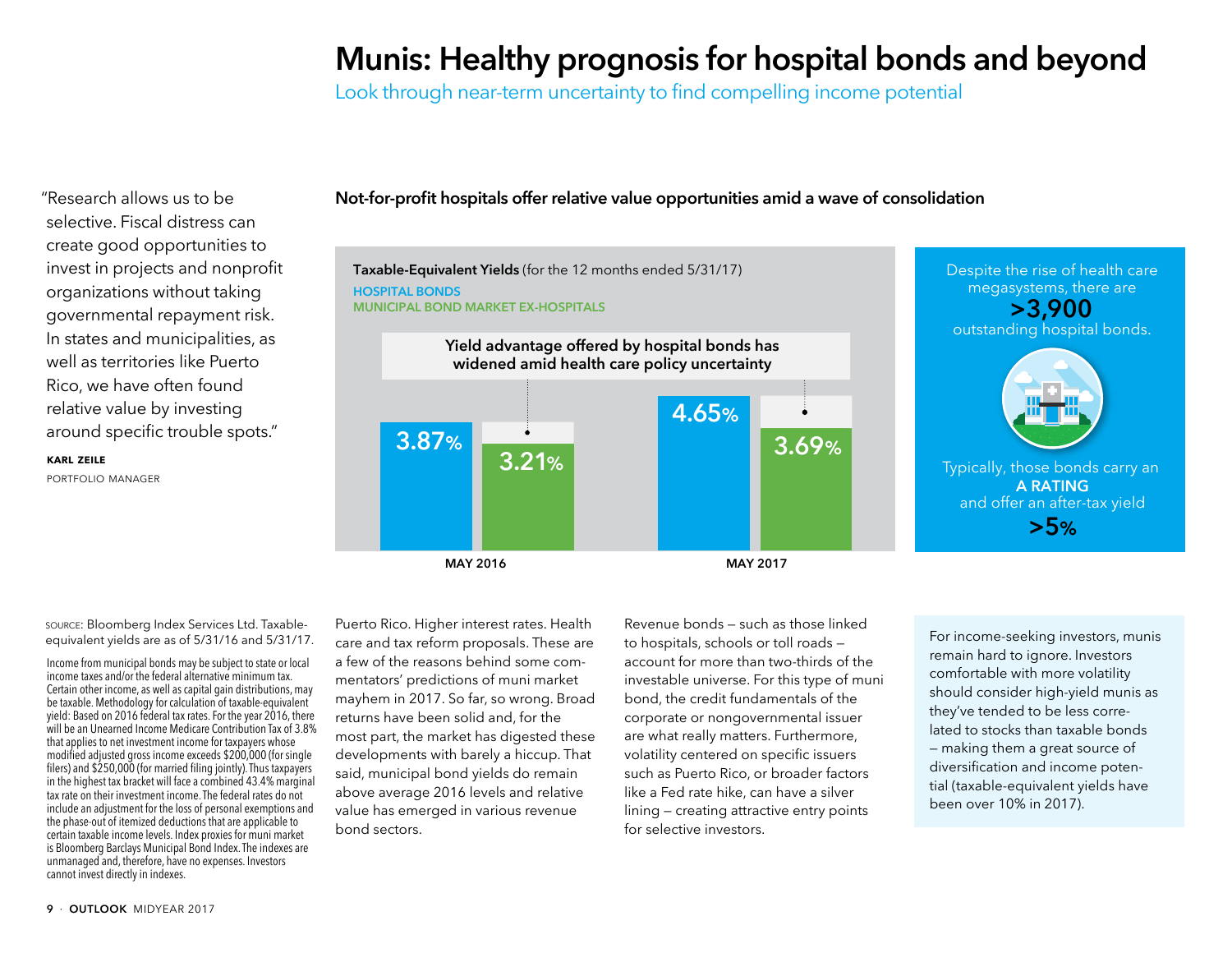## Portfolio implementation

Capital Group has developed 13 model portfolios that pursue a wide variety of investment goals. These portfolios offer exposure to many of the themes and takeaways outlined here. Each portfolio, built with several of the American Funds, is conceived and managed according to the following principles:

- Objective-based strategies designed to pursue concrete outcomes like appreciation, income and preservation.
- A flexible bottom-up approach to asset allocation.

#### 13 Objective-Based Portfolios

With the American Funds as their building blocks, these portfolios take a flexible, risk-sensitive approach to crucial investor goals.

| <b>GLOBAL GROWTH</b>                    | 7%                                            |
|-----------------------------------------|-----------------------------------------------|
| <b>GROWTH</b>                           | <b>GLOBAL</b><br><b>GROWTH*</b><br>48%<br>45% |
| <b>MODERATE GROWTH</b>                  |                                               |
| <b>GROWTH AND INCOME</b>                |                                               |
| <b>MODERATE GROWTH AND INCOME</b>       | 2%                                            |
| <b>CONSERVATIVE GROWTH AND INCOME</b>   | 6%<br><b>GROWTH AND</b><br>14%                |
| <b>TAX-ADVANTAGED GROWTH AND INCOME</b> | <b>INCOME*</b><br>53%                         |
| <b>RETIREMENT INCOME - ENHANCED</b>     | 25%                                           |
| <b>RETIREMENT INCOME - MODERATE</b>     |                                               |
| <b>RETIREMENT INCOME - CONSERVATIVE</b> | 4%<br><b>RETIREMENT</b>                       |
| <b>CONSERVATIVE INCOME</b>              | 6%<br>INCOME-<br>27%<br><b>CONSERVATIVE*</b>  |
| <b>PRESERVATION</b>                     | 49%<br>14%                                    |
| <b>TAX-EXEMPT PRESERVATION</b>          |                                               |
|                                         |                                               |

#### Model Portfolios for Every Investor

Here are three model portfolios for investors to consider depending on their time horizon and risk tolerance.

| 25%                                            | EuroPacific Growth Fund® (AEPFX)                          |  |  |  |  |
|------------------------------------------------|-----------------------------------------------------------|--|--|--|--|
| 15%                                            | The Growth Fund of America® (GFFFX)                       |  |  |  |  |
| 20%                                            | New Perspective Fund® (ANWFX)                             |  |  |  |  |
| 10%                                            | SMALLCAP World Fund® (SMCFX)                              |  |  |  |  |
| 15%                                            | Capital World Growth and Income Fund® (WGIFX)             |  |  |  |  |
| 15%                                            | Fundamental Investors® (FINFX)                            |  |  |  |  |
|                                                |                                                           |  |  |  |  |
| 15%                                            | The Growth Fund of America® (GFFFX)                       |  |  |  |  |
| 25%                                            | Capital World Growth and Income Fund® (WGIFX)             |  |  |  |  |
| 25%                                            | The Investment Company of America® (ICAFX)                |  |  |  |  |
| 15%                                            | Capital Income Builder® (CAIFX)                           |  |  |  |  |
| 10%                                            | American Balanced Fund® (AMBFX)                           |  |  |  |  |
| 10%                                            | The Bond Fund of America® (ABNFX)                         |  |  |  |  |
|                                                |                                                           |  |  |  |  |
| 5%                                             | American Mutual Fund® (AMRFX)                             |  |  |  |  |
| 20%                                            | Capital Income Builder® (CAIFX)                           |  |  |  |  |
| 15%                                            | The Income Fund of America® (AMEFX)                       |  |  |  |  |
| 10%                                            | American Balanced Fund® (AMBFX)                           |  |  |  |  |
| 5%                                             | American Funds Global Balanced Fund <sup>SM</sup> (GBLFX) |  |  |  |  |
| 5%                                             | American Funds Inflation Linked Bond Fund® (BFIGX)        |  |  |  |  |
| 5%                                             | American Funds Mortgage Fund® (MFAFX)                     |  |  |  |  |
| 25%                                            | The Bond Fund of America® (ABNFX)                         |  |  |  |  |
| 10%                                            | U.S. Government Securities Fund® (GVTFX)                  |  |  |  |  |
| <b>Underlying Fund Allocation (F-2 Ticker)</b> |                                                           |  |  |  |  |

#### As of 3/31/17.

\*Holdings are weighted averages of each model portfolio's underlying funds. The underlying funds are managed, so holdings will change. Cash and equivalents includes short-term securities, accrued income and other assets less liabilities.

#### Asset Mix

- U.S. equities ■ Non-U.S. equities ■ U.S. bonds ■ Non-U.S. bonds ■ Cash & equivalents
	- Bond
		- Tax-Exempt Bond

■ Growth ■ Growth and Income ■ Equity Income ■ Balanced